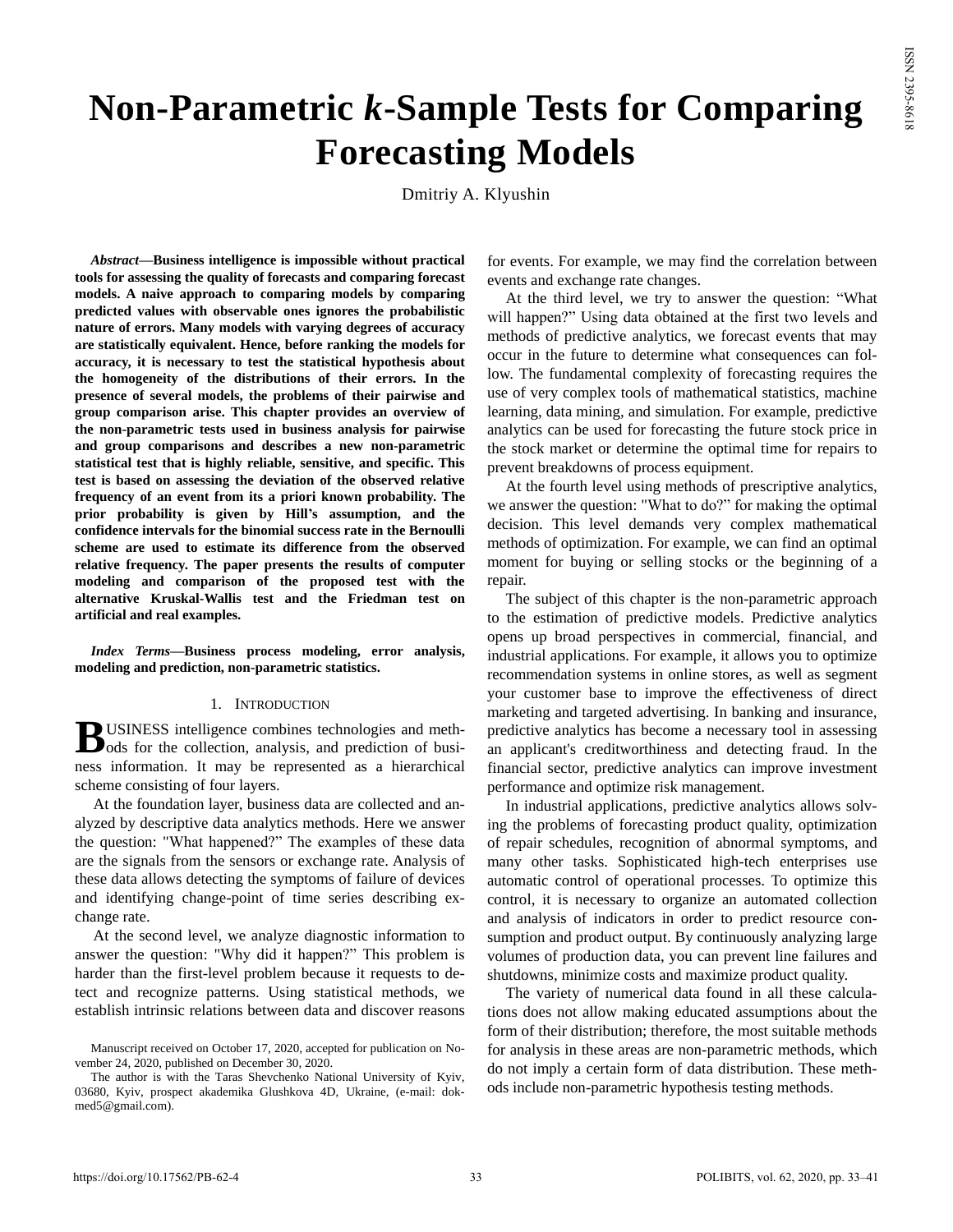The purpose of this chapter is to survey non-parametric methods for two- and *k*-sample used in predictive analytics and propose a new approach to test homogeneity of two- and *k*-samples for estimation forecasting model effectiveness.

The paper is organized in the following way. Section 1 describes the purpose of the chapter. Section 2 describes widely used non-parametric tests for homogeneity. Subsection 2.1 contains a short survey of two-sample tests, as subsection 2.2 is devoted to *k*-sample tests. Section 3 describes the application of non-parametric tests in business intelligence. Section 4 describes the Klyushin–Petunin non-parametric test for twosample homogeneity without ties. The two-sample case without ties is considered in Subsection 4.1, and the version with ties is described in Subsection 4.2. The extension of the above-mentioned tests on the *k*-sample case is considered in Subsection 4.3. Section 5 describes the results of numerical experiments. Section 6 contains conclusions and directions for future work.

## 2. NON-PARAMETRIC HOMOGENEITY TESTS

Non-parametric homogeneity tests for two and *k-*samples were studied in many scientific papers.

# *2.1 Two-Sample Tests*

Let samples  $x = (x_1, x_2, ..., x_n)$  and  $y = (y_1, y_2, ..., y_m)$  be drawn from populations  $G_1$  and  $G_2$  which follow absolutely continuous distribution functions  $F_1$  and  $F_2$ . The null hypothesis  $H<sub>0</sub>$  states that samples are homogeneous, i.e., follow the same distribution function,  $F_1 = F_2$ , and the alternative hypothesis *H*<sub>1</sub> states the opposite ( $F_1 \neq F_2$ ). The tests for homogeneity of two samples are subdivided into permutation tests, rank tests, randomization tests, and distance tests. Also, these tests form the group of universal tests that are valid against any pair of alternatives (e.g., the Kolmogorov–Smirnov test [1], the Kuiper test [2]), and tests that are valid against pairs of different alternatives of a particular class (Dickson [3], Wald and Wolfowitz [4], Mathisen [5], Wilcoxon [6] Mann–Whitney [6], Wilks [8], etc.). Also, the tests may be classified as pure nonparametric and conditionally non-parametric ones. The pure non-parametric tests do not depend on the assumptions of the distribution function (e.g., all the tests mentioned above). The conditionally nonparametric tests put some assumptions of distributions (Pitman [9], Lehmann [10], Rosenblatt [11], Dwass [12], Fisz [13], Barnard [14], Birnbaum [15], Jockel [16], Allen [17], Efron and Tibshirani [18], Dufour and Farhat [19]).

# *2.2 k-Sample Tests*

Let samples  $x^{(k)} = (x_1^{(k)}, x_2^{(k)}, ..., x_n^{(k)}) \in G_k$  be drawn from populations  $G_k$ ,  $k = 1, K$  following distributions  $F_k$ . The null hypothesis  $H_0$  states that samples are homogeneous, i.e.

 $F_1 = F_2 = ... = F_K$ , and the alternative hypothesis  $H_1$  states the opposite, i.e., there are such *i* and *j* that  $F_i \neq F_j$ ,  $i \neq j$ ,  $i, i = 1, \ldots, K$ .

*k*-sample tests based on the distance between empirical distributions functions include the Kolmogorov–Smirnov test [1], [2], the Cramer–Von-Mises tests [20], the Anderson– Darling test [21], etc. These tests use different distances between empirical functions, e.g.  $L<sub>1</sub>$  (the Manhattan distance),  $L_2$  (the root-mean-square deviation), and  $L_{\infty}$  (the Chebyshev distance). The sensitivity of these tests depends on the sample size; the larger, the better. Obviously, this condition can rarely be satisfied in real applications.

*k*-sample tests based on the likelihood ratio are differentiated depending on a function used in the ratio: empirical distributions functions (Zhang test [22], dynamic slicing [23], energy distance [24], etc.), empirical characteristics functions (Sźekely and Rizzo [25], [26], Fernández et al. [27], Hušková and Meintanis [28], etc.), and kernel density estimations (Uña-Alvarez et al. [29], [30]).

Despite the strengths of these tests, their power and consistency depend on some parameters and assumptions that sometimes are hard to satisfy in practice. Also, to compute critical values of these tests, it is often necessary to make permutations that increase a computational burden [31].

Non-parametric rank-based tests are more powerful alternatives to the above-mentioned ones. They do not require an assumption on the distribution function (e.g., normality) to determine the p-value of the test, can be very powerful in the cases when other tests would fail and are robust to outliers [32]. That is why we shall use as benchmarks the Kruskal-Wallis test and The Friedman test [33–37] implemented in all popular statistical computing packages.

# 3. NON-PARAMETRIC USED IN FORECASTING MODELS **ESTIMATION**

Analyzing time series, the analyst has a wide range of predictive model options. The choice of the best model depends on many factors, primarily on its accuracy. Meanwhile, the accuracy of the model is a random variable that has a certain distribution. Two models having different accuracy can be compared with each other only by testing the statistical hypothesis that the error of one of them is stochastically less than the error of the other. If the distributions of errors are identical, then the models should be considered equivalent, despite the fact that they have different indicators of accuracy. Usually, the standard error (MSE), the mean absolute percentage error (MAPE) and the mean absolute deviation (MAD) are used for estimating the accuracy of forecasting models. Thus, analyzing the quality of forecasting models, we must test a hypothesis that samples of forecast errors are homogeneous as a rule model errors are supposed to be stationary and unbiased.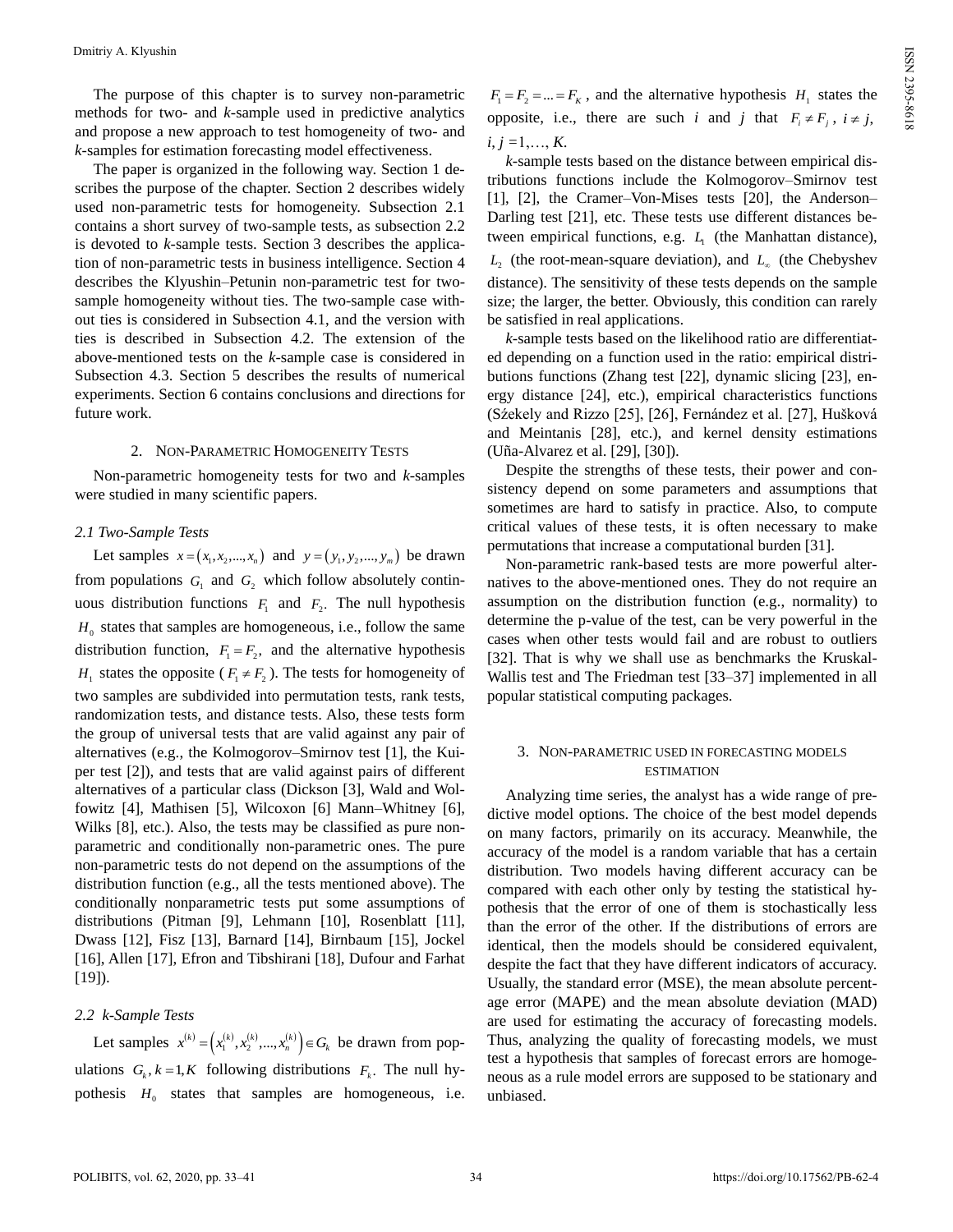The testing equality of forecasting model accuracy is clearly described in [38]. Let  $M_j$ ,  $j = 1,...,m$  be forecasting models producing predictions  $x_i^{(j)}$  of data sequence  $x_i$ ,  $i = 1,...,n$  and  $\varepsilon_i^{(j)}$ ,  $i = 1,...,n$ ;  $j = 1,...,m$  be errors of the model  $M_j$  following distribution  $F_i$ . Consider a loss function  $g\left(\varepsilon_i^j\right)$  describing model accuracy, e.g., standard deviation. The hypothesis about similar accuracy of models  $M_k$  and  $M_l$  is equivalent to the hypothesis that the mathematical expectation of  $d_i^{(k,l)} = g(\varepsilon_i^{(k)}) - g(\varepsilon_i^{(l)})$  is zero. Thus,  $E(g(\varepsilon_i^{(k)})) = E(g(\varepsilon_i^{(l)}))$ . If a loss function is the standard deviation  $\varepsilon_i^{(k)} - \varepsilon_i^{(l)}$ , the problem is reduced to testing the hypothesis  $E(e_i^{(k)}) = E(e_i^{(l)})$ . Usually, testing equality of forecasting models accuracy is reduced to the testing of this hypothesis [38]. However, the hypothesis that accuracy measures follow the same distribution is more general. Thus, to test homogeneity, it is necessary to test the null hypothesis not only in partial case  $E(e_i^{(k)}) = E(e_i^{(l)})$  but in the general case  $F_k = F_l$ .

## 4. KLYUSHIN–PETUNIN TEST FOR HOMOGENEITY

The Klyushin–Petunin test has two versions: for samples without ties and for samples containing ties.

#### *4.1 Two-sample case without ties*

Let samples  $x = (x_1, x_2, ..., x_n)$  and  $y = (y_1, y_2, ..., y_m)$  be drawn from populations  $G_1$  and  $G_2$  which follows absolutely continuous distribution functions  $F_1$  and  $F_2$ . According to Hill's assumption  $A_{(n)}$  [39], if random values  $x_1, x_2, ..., x_n$  are exchangeable and belong to absolutely continuous distribution, then

$$
P(x_{n+1} \in (x_{(i)}, x_{(j)})\big) = p_{ij} = \frac{j-i}{n+1}, \quad j > i,
$$
 (1)

where  $x_{n+1}$  is a random value following the same distribution as  $x_1, x_2, \ldots, x_n$ , and  $x_{(i)}$  is the *i*-th value of the ordered sample. On the ground of this fact, non-parametric tests for homogeneity of samples without ties [40] and with ties [41] were developed.

Let  $A_{ij}^{(k)}$  be an event when the elements of y are greater than  $x_{(i)}$  and less than  $x_{(j)}$ , and  $h_{ij}$  is its relative frequency. Knowing the a priori probability (1) and the observed relative frequency  $h_{ij}$ , we can estimate how much  $h_{ij}$  deviates from  $p_{ij}$  using Wilson confidence intervals for binomial proportions:

$$
p_{ij}^{(1)} = \frac{h_{ij}m + z^2/2 - z\sqrt{h_{ij}(1 - h_{ij})m + z^2/4}}{m + z^2},
$$
  
\n
$$
p_{ij}^{(2)} = \frac{h_{ij}m + z^2/2 + z\sqrt{h_{ij}(1 - h_{ij})m + z^2/4}}{m + z^2}.
$$
\n(2)

Then, we compute the lower and upper bounds of the confidence interval  $I_{ij}^{(n,m)} = (p_{ij}^{(1)}, p_{ij}^{(2)})$  with the parameter *z* depending on the desired significance level. If *z* is equal to 3, then the significance level of  $I_{ij}^{(n,m)}$  is less than 0.05 [40]. In this case, (2) is a so-called *3s-rule interval*. This rule is based on the Petunin-Vysochanskii inequality [42, 43], stating that if *X* be a random variable with unimodal distribution, mean μ and finite, non-zero variance  $\sigma^2$ , than  $P(|X-\mu|\geq \lambda \sigma) \leq \frac{4}{\sigma^2}$  $P(|X - \mu| \ge \lambda \sigma) \le \frac{1}{9\lambda^2}$  for any  $\lambda > \sqrt{\frac{8}{3}}$ . Replacing the mean  $\mu$  and the variance  $\sigma$  by the sample mean  $\bar{x}$  and the standard deviation *s* and setting  $\lambda$  equal to 3, we obtain the 3s-rule:  $P(|X - \bar{x}| \ge 3s) \le \frac{4}{81} \approx 0.494 < 0.05$ . Denote  $N = (n-1)n/2$  and  $L = #\left\{p_{ij} = \frac{j-i}{n+1} \in I_{ij}^{(n,m)}\right\}$  $L = # \left\{ p_{ij} = \frac{j-i}{n+1} \in I_{ij}^{(n,m)} \right\}$  $=$  # $\left\{ p_{ij} = \frac{j-i}{n+1} \in I_{ij}^{(n,m)} \right\}$ . Then,  $h = L/N$  is a homogeneity measure of samples *x* and *y*, which we shall call *p*-*statistics*, and a Wilson confidence interval (2) where we set *h* instead of  $h_{ij}$  and *N* instead of *m* is the confi-

dence interval for the probability  $p\left(\frac{f-t}{n+1} \in I_{ij}^{(n,m)}\right)$ .  $p\left(\frac{j-i}{n+1}\in I_{ij}^{(n,m)}\right)$  $\left(\frac{j-i}{n+1}\in I_{ij}^{(n,m)}\right)$ 

The scheme of events  $A_{ij}^{(k)}$  when the null hypothesis is true is called a generalized Bernoulli scheme [44], [45]. If the null hypothesis is false, this scheme is called a modified Bernoulli scheme. In the general case, when the null hypothesis can be either true or false, this scheme is called Matveichuk–Petunin scheme [46]. Thus, the test for the null hypothesis  $F_1 = F_2$ with a significance level, which is less than 0.05, maybe formulated in the following way: construct the Wilson confidence interval  $I_n = (p_1, p_2)$  for p-statistics; if  $I_n$  contains 0.95, the null hypothesis is accepted, else the null hypothesis is rejected.

# *4.2 Two-Sample Case with Ties*

In practice, due to imprecise measurement, samples often contain ties, i.e., repeated elements. A sample *x* containing absolutely precise elements we shall call hypothetical. The sample  $\tilde{x} = (\tilde{x}_1, \tilde{x}_2, ..., \tilde{x}_n)$  containing approximations of the hypothetical elements of the hypothetical *x* we shall call empirical. Population  $\tilde{G}$  we shall call an empirical population corresponding to the hypothetical population *G* . Let  $x_{(1)} \le x_{(2)} \le \dots \le x_{(n)}$  and  $\tilde{x}_{(1)} \le \tilde{x}_{(2)} \le \dots \le \tilde{x}_{(n)}$  be variational series constructed by hypothetical and empirical samples.

For a sample value  $x^*$  that is drawn from  $G$  independently from  $x$  the Hill assumption holds [39]:

$$
p(x^* \in [x_{(k)}, x_{(k+1)}) = \frac{1}{n+1},
$$
\n(3)

where  $k = 0, 1, ..., n$ ,  $x_{(0)} = -\infty$ , and  $x_{(n+1)} = \infty$ . Hence,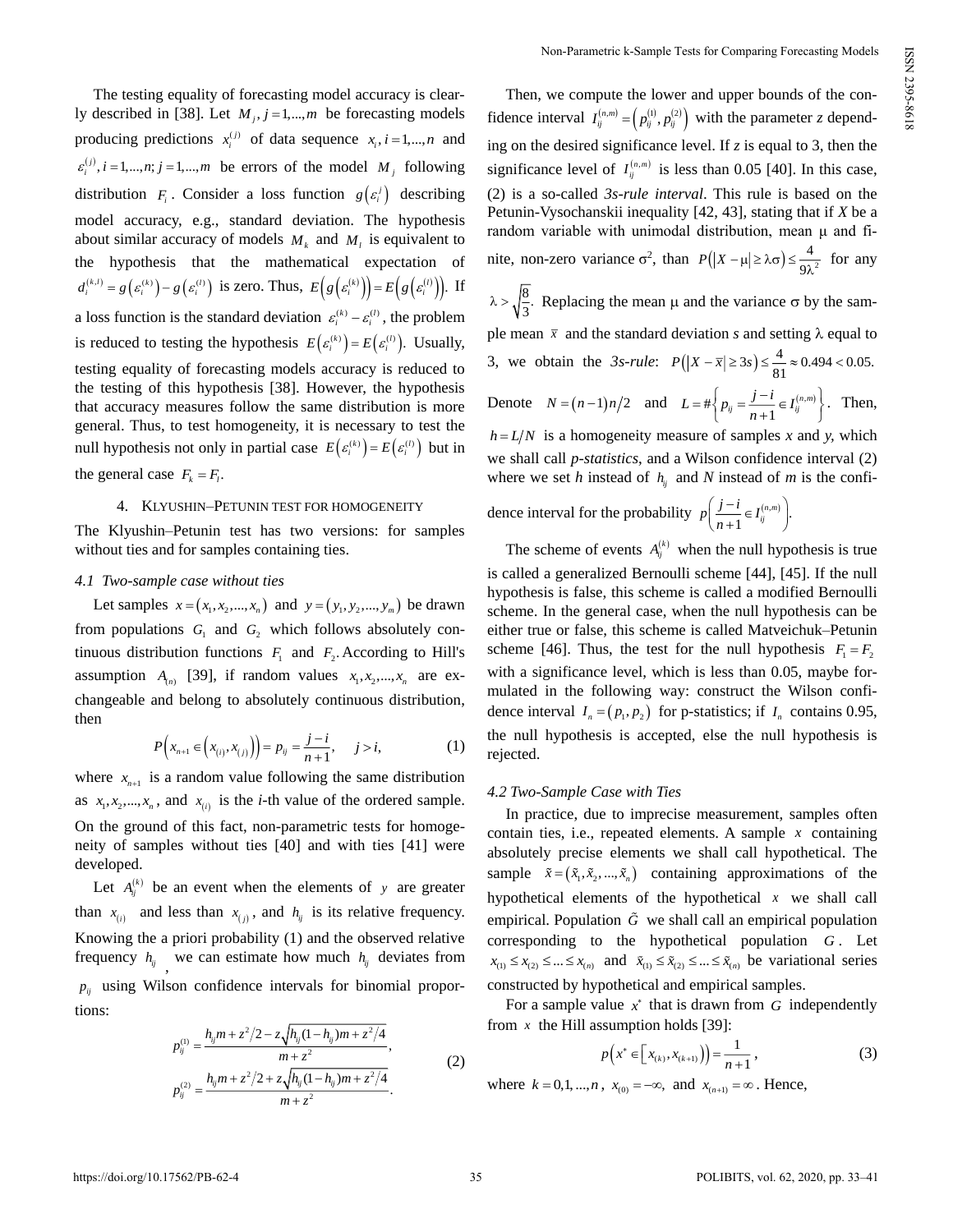$$
p_{ij} = p(A_{ij}) = p\left(\tilde{x}^* \in \left[\tilde{x}_{(i)}, \tilde{x}_{(j)}\right]\right) \approx
$$
  
 
$$
\approx \gamma_i + \gamma_{i+1} + \dots + \gamma_{j-1} + \frac{j-i}{n+1},
$$
 (4)

where  $\gamma_k = \frac{t(\tilde{x}_{(k)}) - 1}{n + 1}$ ,  $k_k = \frac{1 - \sum_{k=1}^{n} k_k}{k}$ *t x n*  $\gamma_k = \frac{f(x_{(k)})-1}{n+1}$ ,  $t(\tilde{x}_{(l)})$  is the number of repetitions of  $\tilde{x}_{(l)}$ ,  $A_{ij} = \left\{ \tilde{x}^* \in \left[ \tilde{x}_{(i)}, \tilde{x}_{(j)} \right] \right\}$ . If  $\tilde{x} = \left( \tilde{x}_1, \tilde{x}_2, ..., \tilde{x}_n \right)$  does not contain ties, then  $(4)$  transforms to  $(1)$ .

Let the null hypothesis states that hypothetical continuous distribution functions  $F_1$  and  $F_2$  of hypothetical populations  $G_1$  and  $G_2$  are identical. Consider empirical samples  $\tilde{x} = (\tilde{x}_1, ..., \tilde{x}_n) \in G_1$  and  $\tilde{y} = (\tilde{y}_1, ..., \tilde{y}_m) \in G_2$ , where  $G_1$  and  $G_2$ are the empirical populations corresponding to hypothetical populations  $G_1$  and  $G_2$ . Suppose that  $F_1 = F_2$  and denote  $A_{ij}^{(k)} = \left\{ \tilde{x}_k \in (\tilde{x}_{(i)}, \tilde{x}_{(j)}) \right\}$ , where  $\tilde{x}_{(i)}$  is the *i*-th value of the ordered sample. If  $F_1 = F_2$ , then the probability of  $A_{ij}^{(k)}$  is equal to (4). Construct the Wilson confidence interval (2)  $I_{ij}^{(n,m)} = (p_{ij}^{(1)}, p_{ij}^{(2)})$  for the unknown probability of  $A_{ij}^{(k)}$  using its observed relative frequency. The number of all confidence intervals  $I_{ij}^{(n,m)} = (p_{ij}^{(1)}, p_{ij}^{(2)})$  is equal to  $N = (n-1)n/2$ . Put  $1 + ... + \gamma_{j-1} + \frac{J-i}{\cdot} \in I_{ij}^{(n)}$  $\frac{1}{N} \# \left\{ \gamma_i + \gamma_{i+1} + ... + \gamma_{j-1} + \frac{j-i}{n+1} \in I_{ij}^{(n)} \right\}.$  $h = \frac{1}{N} \# \left\{ \gamma_i + \gamma_{i+1} + ... + \gamma_{j-1} + \frac{j-i}{n+1} \in I_{ij}^{(n)} \right\}$  $=\frac{1}{N} \# \left\{ \gamma_i + \gamma_{i+1} + ... + \gamma_{j-1} + \frac{j-i}{n+1} \in I_{ij}^{(n)} \right\}.$  Compute a confidence interval  $I^{(n,m)} = (p^{(1)}, p^{(2)})$ for the probability  $_1 + ... + \gamma_{j-1} + \frac{J-i}{n+1} \in I_{ij}^{(n,m)}$  $p\left(\gamma_i + \gamma_{i+1} + ... + \gamma_{j-1} + \frac{j-i}{n+1} \in I_{ij}^{(n,m)}\right)$  using (2) as described in Section 4.2. The statistics *h* is called the *empirical p-*

*statistics*. It estimates the homogeneity of empirical samples  $\tilde{x}$  and  $\tilde{y}$ , Wilson confidence interval (2), where we set *h* instead of  $h_{ij}$  and *N* instead of *m* is the confidence interval for

the probability 
$$
p\left(\gamma_i + \gamma_{i+1} + ... + \gamma_{j-1} + \frac{j-i}{n+1} \in I_{ij}^{(n,m)}\right)
$$
.

# *4.3 k-sample case*

The two-sample Klyushin–Petunin test may be expanded on the *k*-sample case using the scheme one-vs-rest. Suppose that all *k* samples follow the same distribution. Then, if we select a sample and join other samples into one sample, we shall reduce the *k*-sample case to the two-sample case. Joining the samples following the same distribution, we obtain a sample following this distribution. Thus, if the p-statistics between selected and joined samples is greater than 0.95, the null hypothesis about identical distributions is accepted; otherwise, the *k* samples are heterogeneous.

#### 5. NUMERICAL EXPERIMENTS

The strengths of the proposed approach are justified by numerical experiments comparing the p-statistics with the Kruskal–Wallis test and the Friedman test. We test the loca-

tion shift hypothesis (samples have different means and the same variances) and the scale shift hypothesis (sample have the same means and different variances) using samples, which do not contain ties and samples with a single tie. For experiments, we selected samples from the Gaussian distributions  $N(\mu, \sigma)$  with different overlapping, where  $\mu$  is the mean and  $\sigma$ is the standard deviation.

#### *5.1 Location Shift Hypothesis without Ties*

To test a location shift hypothesis we 100 times generated by C++ pseudo random number generator 5 samples containing 10 real numbers that follows the distributions  $N(0,1)$ , N(0.1, 1), N(0.2, 1), N(0.3, 1), and N(0.4, 1), and computed p-statistics by the scheme one-vs.-others. If the p-statistics between these samples was greater than 0.95, we concluded that they are homogeneous, otherwise the *k* samples were considered as heterogeneous. Average p-statistics was equal to 0.756. The Wilson confidence interval for the p-statistics, constructed as indicated in Section 4.1, was (0.532, 0.894). Hereinafter, Var1–Var5 denotes N(0,1), N(0.1, 1), N(0.2, 1), N(0.3, 1), and N(0.4, 1) in Tables 1, 3, 5, 11, 13, 15, and N(0,1), N(0, 2), N(0, 3), N(0, 4), and N(0, 5) in Tables 6, 8, 10, 16, 18 and 20.

| TABLE 1                                                                                 |
|-----------------------------------------------------------------------------------------|
| UPPER BOUNDS OF THE CONFIDENCE INTERVALS OF THE PAIRWISE                                |
| P-STATISTICS FOR DISTRIBUTIONS $N(0,1)$ , $N(0.1, 1)$ , $N(0.2, 1)$ , $N(0.3, 1)$ , AND |
| $N(0.4, 1)$ without ties                                                                |

|                  | Var1  | Var2  | Var <sub>3</sub> | Var <sub>4</sub> | Var <sub>5</sub> |
|------------------|-------|-------|------------------|------------------|------------------|
| Var1             | 1.000 | 0.767 | 0.767            | 0.676            | 0.767            |
| Var <sub>2</sub> | -     | 1.000 | 0.907            | 0.801            | 0.907            |
| Var <sub>3</sub> | -     |       | 1.000            | 0.864            | 0.921            |
| Var <sub>4</sub> | -     |       |                  | 1.000            | 0.695            |
| Var5             |       |       |                  |                  | 1.000            |

TABLE 2 SUMMARY OF THE KRUSKAL–WALLIS TEST FOR DISTRIBUTIONS N(0,1), N(0.1, 1), N(0.2, 1), N(0.3, 1), AND N(0.4, 1) WITHOUT TIES

| Kruskal-Wallis statistics (Observed value) | 5.781 |
|--------------------------------------------|-------|
| Kruskal–Wallis statistics (Critical value) | 9.488 |
| Degree of freedom                          |       |
| p-value (one-tailed)                       | 0.216 |
| Significance level                         | 0.05  |

TABLE 3 PAIRWISE P-VALUES OF THE KRUSKAL–WALLIS TEST FOR DISTRIBUTIONS N(0,1), N(0.1, 1), N(0.2, 1), N(0.3, 1), AND N(0.4, 1) WITHOUT TIES

|                  | Var1  | Var2  | Var3  | Var4  | Var5  |
|------------------|-------|-------|-------|-------|-------|
| Var1             | 1.000 | 0.974 | 0.505 | 1.000 | 1.000 |
| Var <sub>2</sub> | 0.974 | 1.000 | 0.984 | 0.653 | 0.974 |
| Var3             | 0.505 | 0.984 | 1.000 | 0.110 | 0.505 |
| Var <sub>4</sub> | 1.000 | 0.653 | 0.110 | 1.000 | 0.700 |
| Var <sub>5</sub> | 0.789 | 1.000 | 0.921 | 0.700 | 1.000 |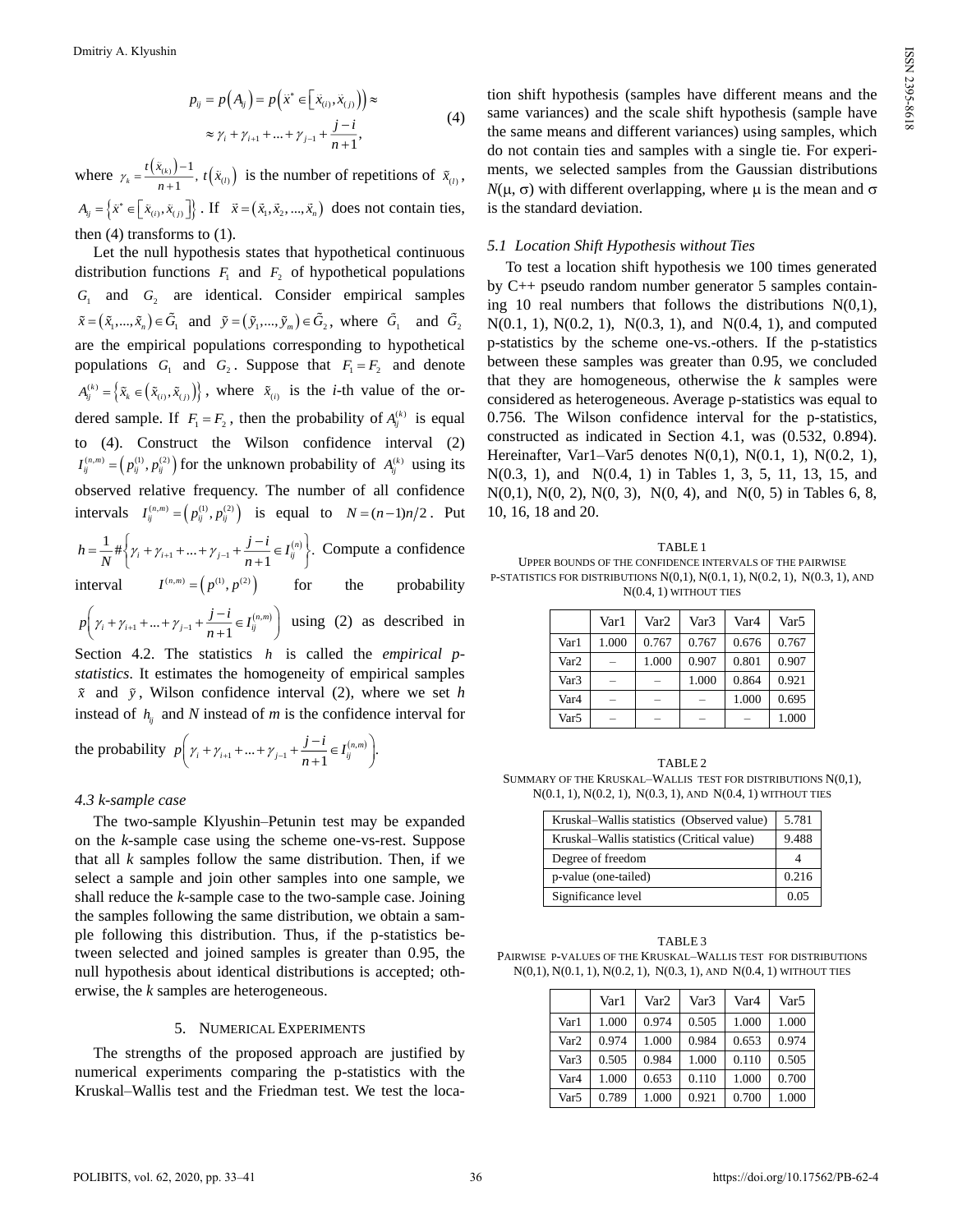#### TABLE 4 SUMMARY OF THE FRIEDMAN TEST FOR DISTRIBUTIONS N(0,1), N(0.1, 1), N(0.2, 1), N(0.3, 1), AND N(0.4, 1) WITHOUT TIES

| Friedman statistics (Observed value) | 4.080 |
|--------------------------------------|-------|
| Friedman statistics (Critical value) | 9.488 |
| Number of degrees of freedom         |       |
| p-value (one-tailed)                 | 0.395 |
| Significance level                   | 0.05  |

# TABLE 5

PAIRWISE P-VALUES OF THE FRIEDMAN TEST FOR DISTRIBUTIONS N(0,1), N(0.1, 1), N(0.2, 1), N(0.3, 1), AND N(0.4, 1) WITHOUT TIES

|                  | Var1  | Var2  | Var3  | Var4  | Var <sub>5</sub> |
|------------------|-------|-------|-------|-------|------------------|
| Var1             | 1.000 | 1.000 | 0.708 | 0.955 | 1.000            |
| Var <sub>2</sub> | 1.000 | 1.000 | 0.790 | 0.915 | 1.000            |
| Var <sub>3</sub> | 0.708 | 0.790 | 1.000 | 0.279 | 0.708            |
| Var4             | 0.955 | 0.915 | 0.279 | 1.000 | 0.955            |
| Var <sub>5</sub> | 1.000 | 1.000 | 0.708 | 0.955 | 1.000            |

TABLE 6 UPPER BOUNDS OF THE CONFIDENCE INTERVALS OF THE PAIRWISE P-STATISTICS FOR DISTRIBUTIONS  $N(0,1)$ ,  $N(0,2)$ ,  $N(0, 3)$ ,  $N(0, 4)$ , AND  $N(0, 4)$ 5) WITHOUT TIES

| Upper bound      | Var 1                    | Var2                     | Var <sub>3</sub>         | Var4  | Var5  |
|------------------|--------------------------|--------------------------|--------------------------|-------|-------|
| Var1             | 1.000                    | 0.732                    | 0.732                    | 0.767 | 0.749 |
| Var <sub>2</sub> |                          | 1.000                    | 0.945                    | 0.957 | 0.957 |
| Var3             | -                        | -                        | 1.000                    | 0.695 | 0.741 |
| Var4             | -                        | $\overline{\phantom{a}}$ | $\overline{\phantom{a}}$ | 1.000 | 0.921 |
| Var5             | $\overline{\phantom{a}}$ | $\overline{\phantom{a}}$ | $\sim$                   |       | 1.000 |

The results cited in Table 1 suggest that any sample was not recognized as homogeneous with others. The results cited in Table 2 and Table 3 indicate that all the samples were recognized as homogeneous with others. Thus, we may ascertain that the Kruskal–Wallis fails in this case. The results cited in Table 4 and Table 5 show that the Friedman test fails in this case.

# *5.2 Scale Shift Hypothesis without Ties*

To test a scale hypothesis, we 100 times generated five samples containing ten real numbers that follow the distributions  $N(0,1)$ ,  $N(0, 2)$ ,  $N(0, 3)$ ,  $N(0, 4)$ , and  $N(0, 5)$ , and computed p-statistics by the scheme one-vs-others. If the p-statistics between these samples is greater than 0.95, we concluded that they are homogeneous; otherwise, the *k* samples were considered heterogeneous. The average p-statistics was equal to 0.822. The confidence interval was (0.603, 0.934). This interval does not contain 0.95; thus, the samples in whole may be considered heterogeneous. The corresponding results are provided in Tables 6–10. Note that the Klyushin–Petunin test recognized the samples as heterogeneous in 8 cases of 10. Meantime, the Kruskal–Wallis and the Friedman tests failed.

# TABLE 7

SUMMARY OF THE KRUSKAL–WALLIS TEST FOR DISTRIBUTIONS N(0,1), N(0, 2), N(0, 3), N(0, 4), AND N(0, 5) WITHOUT TIES

| Kruskal-Wallis statistics (Observed value) | 5.512 |
|--------------------------------------------|-------|
| Kruskal-Wallis statistics (Critical value) | 9.488 |
| Number of degrees of freedom               |       |
| Kruskal-Wallis statistics (Observed value) | 0.239 |
| Kruskal–Wallis statistics (Critical value) | 0.05  |

# TABLE 8 PAIRWISE P-VALUES OF THE KRUSKAL–WALLIS TEST FOR DISTRIBUTIONS N(0,1), N(0, 2), N(0, 3), N(0, 4), AND N(0, 5) WITHOUT TIES

|                  | Var1  | Var2  | Var3  | Var4  | Var5  |
|------------------|-------|-------|-------|-------|-------|
| Var1             | 1.000 | 0.155 | 1.000 | 0.700 | 0.961 |
| Var <sub>2</sub> | 0.155 | 1.000 | 0.213 | 0.984 | 0.996 |
| Var <sub>3</sub> | 1.000 | 0.213 | 1.000 | 0.700 | 0.974 |
| Var <sub>4</sub> | 0.700 | 0.984 | 0.700 | 1.000 | 1.000 |
| Var <sub>5</sub> | 0.961 | 0.996 | 0.974 | 1.000 | 1.000 |

TABLE 9 SUMMARY OF THE FRIEDMAN TEST FOR DISTRIBUTIONS N(0,1), N(0, 2),  $N(0, 3)$ ,  $N(0, 4)$ , AND  $N(0, 5)$  WITHOUT TIES

| Friedman statistics (Observed value) | 7.600 |
|--------------------------------------|-------|
| Friedman statistics (Critical value) | 9.488 |
| Number of degrees of freedom         |       |
| p-value (one-tailed)                 | 0.107 |
| Significance level                   | 0.05  |

TABLE 10 PAIRWISE P-VALUES OF THE FRIEDMAN TEST FOR DISTRIBUTIONS N(0,1), N(0, 2), N(0, 3), N(0, 4), AND N(0, 5) WITHOUT TIES

|                  | Var1  | Var2  | Var <sub>3</sub> | Var4  | Var <sub>5</sub> |
|------------------|-------|-------|------------------|-------|------------------|
| Var1             | 1.000 | 0.118 | 0.993            | 0.279 | 0.527            |
| Var <sub>2</sub> | 0.118 | 1.000 | 0.279            | 0.993 | 0.915            |
| Var <sub>3</sub> | 0.993 | 0.279 | 1.000            | 0.527 | 0.790            |
| Var <sub>4</sub> | 0.279 | 0.993 | 0.527            | 1.000 | 0.993            |
| Var <sub>5</sub> | 0.527 | 0.915 | 0.790            | 0.993 | 1.000            |

# *5.3 Location shift Hypothesis with Ties*

To test a shift hypothesis for samples with ties, we 100 times generated five samples containing ten real numbers with a single tie that follow the distributions  $N(0,1)$ ,  $N(0.1, 1)$ ,  $N(0.2, 1)$ ,  $N(0.3, 1)$ , and  $N(0.4, 1)$ , were two sample values were the same, and compute p-statistics by the scheme onevs-others. The average p-statistics was equal to 0.533. The Wilson confidence interval constructed using the 3s-rule was (0.324, 0.731). This interval does not contain 0.95; thus, the sample in whole may be considered heterogeneous.

The results cited in Table 11 suggest that only 3 cases were recognized as homogeneous with others. The results cited in Tables 12–15 indicate that all the samples were recognized as homogeneous. Thus, we may ascertain that the Kruskal– Wallis test and the Friedman test fail in this case.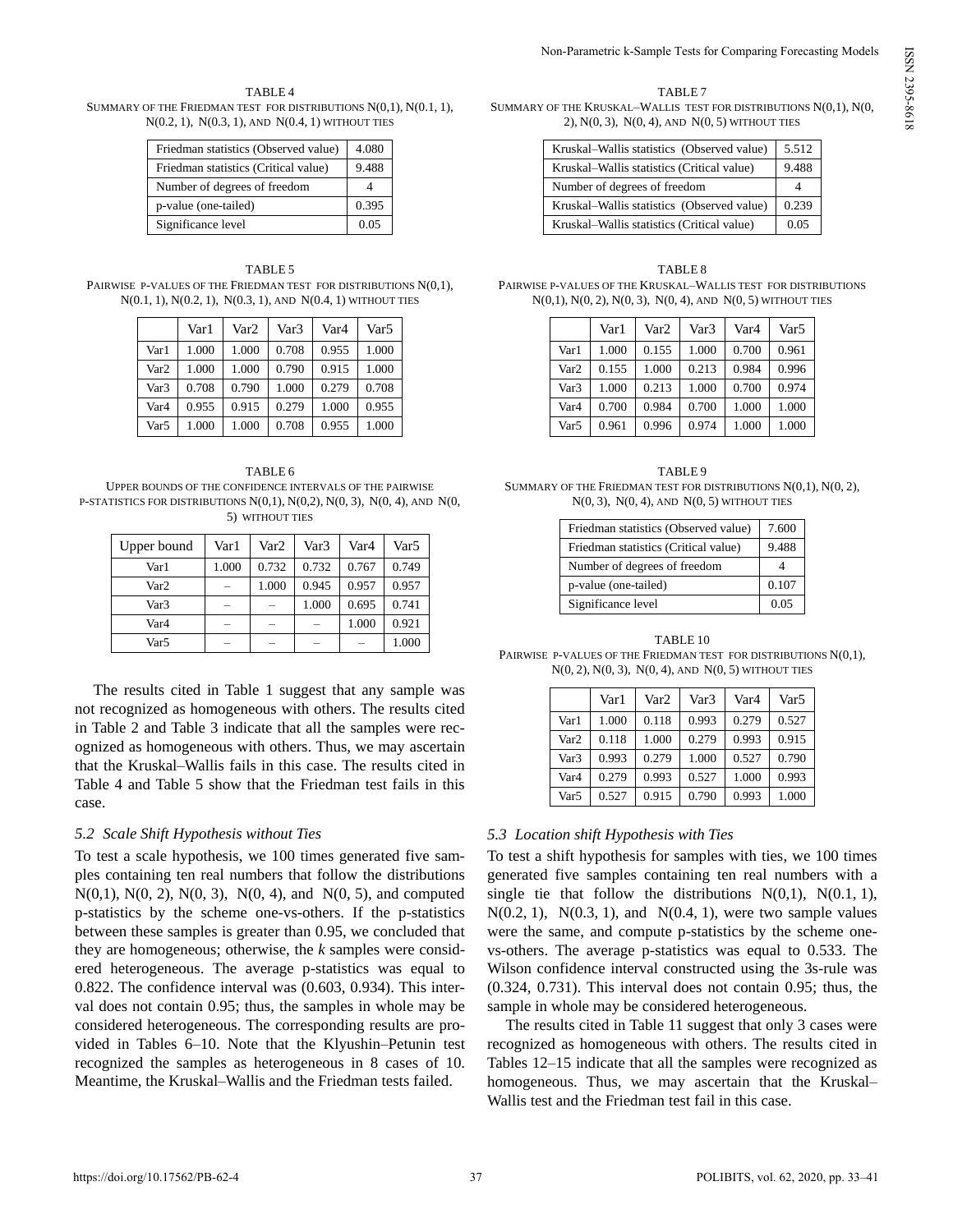#### TABLE 11 UPPER BOUNDS OF THE CONFIDENCE INTERVALS OF THE PAIRWISE P-STATISTICS FOR DISTRIBUTIONS N(0,1), N(0.1, 1), N(0.2, 1), N(0.3, 1), AND N(0.4, 1) WITH SINGLE TIE

|                  | Var 1 | Var2  | Var <sub>3</sub> | Var <sub>4</sub> | Var5  |
|------------------|-------|-------|------------------|------------------|-------|
| Var1             | 1.000 | 0.988 | 0.986            | 0.968            | 0.992 |
| Var <sub>2</sub> | -     | 1.000 | 0.998            | 0.921            | 0.997 |
| Var <sub>3</sub> | -     |       | 1.000            | 0.849            | 0.992 |
| Var4             | -     |       |                  | 1.000            | 0.934 |
| Var5             |       |       |                  |                  | 1.000 |

#### TABLE 12 SUMMARY OF THE KRUSKAL–WALLIS TEST FOR DISTRIBUTIONS N(0,1), N(0.1, 1), N(0.2, 1), N(0.3, 1), AND N(0.4, 1) WITH SINGLE TIE

| Kruskal-Wallis statistics (Observed value) | 5,808 |
|--------------------------------------------|-------|
| Kruskal-Wallis statistics (Critical value) | 9.488 |
| Degree of freedom                          |       |
| p-value (one-tailed)                       | 0,214 |
| Significance level                         | 0.05  |

#### TABLE 13 PAIRWISE P-VALUES OF THE KRUSKAL–WALLIS TEST FOR DISTRIBUTIONS N(0,1), N(0.1, 1), N(0.2, 1), N(0.3, 1), AND N(0.4, 1) WITH SINGLE TIE

|                  | Var1  | Var <sub>2</sub> | Var <sub>3</sub> | Var4  | Var <sub>5</sub> |
|------------------|-------|------------------|------------------|-------|------------------|
| Var1             | 1.000 | 0.984            | 0.505            | 1.000 | 0.745            |
| Var <sub>2</sub> | 0.984 | 1.000            | 0.984            | 0.652 | 0.998            |
| Var <sub>3</sub> | 0.505 | 0.984            | 1.000            | 0.110 | 0.921            |
| Var4             | 1.000 | 0.652            | 0.110            | 1.000 | 0.700            |
| Var5             | 0.745 | 0.998            | 0.921            | 0.700 | 1.000            |

TABLE 14 SUMMARY OF THE FRIEDMAN TEST FOR DISTRIBUTIONS N(0,1), N(0.1, 1), N(0.2, 1), N(0.3, 1), AND N(0.4, 1) WITH SINGLE TIE

| Friedman statistics (Observed value) | 4,080 |
|--------------------------------------|-------|
| Friedman statistics (Critical value) | 9,488 |
| Number of degrees of freedom         |       |
| p-value (one-tailed)                 | 0,395 |
| Significance level                   |       |

#### TABLE 15 PAIRWISE P-VALUES OF THE FRIEDMAN TEST FOR DISTRIBUTIONS N(0,1), N(0.1, 1), N(0.2, 1), N(0.3, 1), AND N(0.4, 1) WITH SINGLE TIE

|                  | Var1  | Var2  | Var3  | Var4  | Var <sub>5</sub> |
|------------------|-------|-------|-------|-------|------------------|
| Var1             | 1.000 | 1.000 | 0.708 | 0.955 | 1.000            |
| Var <sub>2</sub> | 1.000 | 1.000 | 0.708 | 0.955 | 1.000            |
| Var <sub>3</sub> | 0.708 | 0.708 | 1.000 | 0.279 | 0.790            |
| Var4             | 0.955 | 0.955 | 0.279 | 1.000 | 0.915            |
| Var5             | 1.000 | 1.000 | 0.790 | 0.915 | 1.000            |

#### TABLE 16

UPPER BOUNDS OF THE CONFIDENCE INTERVALS OF THE PAIRWISE P-STATICTICS FOR DISTRIBUTIONS N(0,1), N(0,2), N(0, 3), N(0, 4), AND N(0, 5)

WITH SINGLE TIE

|                  | Var 1                    | Var2  | Var3                     | Var <sub>4</sub>         | Var <sub>5</sub> |
|------------------|--------------------------|-------|--------------------------|--------------------------|------------------|
| Var1             | 1.000                    | 0.921 | 0.985                    | 0.946                    | 0.921            |
| Var <sub>2</sub> | -                        | 1.000 | 0.894                    | 0.993                    | 0.879            |
| Var <sub>3</sub> | -                        |       | 1.000                    | 0.948                    | 0.934            |
| Var <sub>4</sub> |                          |       |                          | 1.000                    | 0.946            |
| Var5             | $\overline{\phantom{a}}$ |       | $\overline{\phantom{a}}$ | $\overline{\phantom{a}}$ | 1.000            |

TABLE 17 SUMMARY OF THE KRUSKAL–WALLIS TEST FOR DISTRIBUTIONS  $N(0,1)$ ,  $N(0, 2)$ ,  $N(0, 3)$ ,  $N(0, 4)$ , AND  $N(0, 5)$ WITH SINGLE TIE

| Kruskal-Wallis statistics (Observed value) | 6.145 |
|--------------------------------------------|-------|
| Kruskal-Wallis statistics (Critical value) | 9,488 |
| Degree of freedom                          |       |
| p-value (one-tailed)                       | 0,189 |
| Significance level                         | 0,05  |

## TABLE 18 PAIRWISE P-VALUES OF THE KRUSKAL–WALLIS TEST FOR DISTRIBUTIONS N(0,1), N(0, 2), N(0, 3), N(0, 4), AND N(0, 5) WITH SINGLE TIE

|                  | Var1  | Var <sub>2</sub> | Var <sub>3</sub> | Var <sub>4</sub> | Var <sub>5</sub> |
|------------------|-------|------------------|------------------|------------------|------------------|
| Var1             | 1.000 | 0.155            | 0.999            | 0.700            | 0.921            |
| Var <sub>2</sub> | 0.155 | 1.000            | 0.182            | 0.974            | 0.999            |
| Var <sub>3</sub> | 0.999 | 0.182            | 1.000            | 0.652            | 0.863            |
| Var <sub>4</sub> | 0.700 | 0.974            | 0.652            |                  | 1.000            |
| Var <sub>5</sub> | 0.921 | 0.999            | 0.863            | 1.000            | 1.000            |

| TABLE <sub>19</sub>                                                                                                                  |
|--------------------------------------------------------------------------------------------------------------------------------------|
| SUMMARY OF THE FRIEDMAN TEST                                                                                                         |
| FOR DISTRIBUTIONS                                                                                                                    |
| $\mathcal{L}(0,1)$ $\mathcal{L}(0,0)$ $\mathcal{L}(0,0)$ $\mathcal{L}(0,1)$ $\mathcal{L}(0,1)$ $\mathcal{L}(0,0)$ $\mathcal{L}(0,0)$ |

N(0,1), N(0, 2), N(0, 3), N(0, 4), AND N(0, 5) WITH SINGLE TIE

| Friedman statistics (Observed value) | 8,400 |
|--------------------------------------|-------|
| Friedman statistics (Critical value) | 9,488 |
| Number of degrees of freedom         |       |
| p-value (one-tailed)                 | 0,078 |
| Significance level                   | 0.05  |

#### TABLE 20 PAIRWISE P-VALUES OF THE FRIEDMAN TEST FOR DISTRIBUTIONS  $N(0,1)$ ,  $N(0, 2)$ ,  $N(0, 3)$ ,  $N(0, 4)$ , AND  $N(0, 5)$  WITH SINGLE TIE

|                  | Var1  | Var <sub>2</sub> | Var <sub>3</sub> | Var4  | Var5  |
|------------------|-------|------------------|------------------|-------|-------|
| Var1             | 1.000 | 0.118            | 0.993            | 0.279 | 0.527 |
| Var <sub>2</sub> | 0.118 | 1.000            | 0.279            | 0.993 | 0.915 |
| Var <sub>3</sub> | 0.993 | 0.279            | 1.000            | 0.527 | 0.790 |
| Var <sub>4</sub> | 0.279 | 0.993            | 0.527            | 1.000 | 0.993 |
| Var <sub>5</sub> | 0.527 | 0.915            | 0.790            | 0.993 | 1.000 |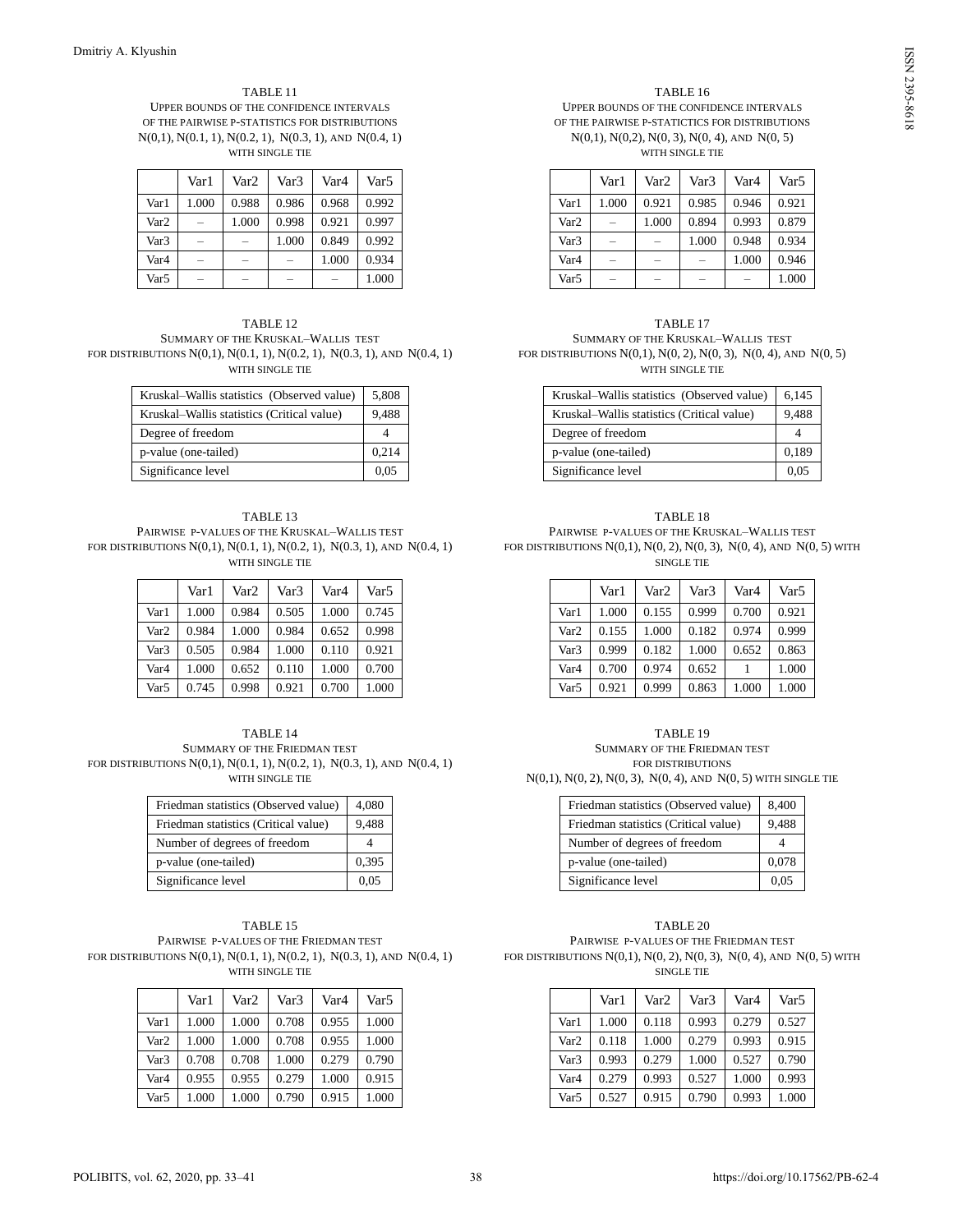| TABLE 21                                                  |
|-----------------------------------------------------------|
| RESULTS OF ANN AND ARIMA MODELS FOR DELL STOCK INDEX [47] |

| Forecast error |              |           |            | Forecast error |            |
|----------------|--------------|-----------|------------|----------------|------------|
| Time           | <b>ARIMA</b> | ANN       | Time       | ARIMA          | ANN        |
| 01.03.2010     | 0.0302       | 0.0162    | 18.03.2010 | 0.0206         | $-0.0110$  |
| 02.03.2010     | 0.0095       | 0.0161    | 19.03.2010 | 0.0090         | $-0.0278$  |
| 03.03.2010     | 0.0007       | 0.0110    | 22.03.2010 | $-0.0034$      | $-0.0198$  |
| 04.03.2010     | 0.0088       | 0.0000    | 23.03.2010 | 0.0019         | 0.01380    |
| 05.03.2010     | 0.0252       | 0.0072    | 24.03.2010 | 0.0220         | $-0.0080$  |
| 08.03.2010     | 0.0086       | 0.0093    | 25.03.2010 | $-0.006$       | $-0.0229$  |
| 09.03.2010     | 0.0183       | 0.0134    | 26.03.2010 | 0.0160         | $-0.02135$ |
| 10.03.2010     | 0.0325       | 0.0154    | 29.03.2010 | 0.0047         | $-0.0294$  |
| 11.03.2010     | 0.0021       | 0.0007    | 26.03.2010 | 0.0160         | $-0.02135$ |
| 12.03.2010     | $-0.0035$    | $-0.0028$ | 29.03.2010 | 0.0047         | $-0.0294$  |
| 15.03.2010     | 0.0077       | $-0.0098$ | 30.03.2010 | $-0.003$       | $-0.0354$  |
| 16.03.2010     | $-0.0133$    | $-0.0147$ | 31.03.2010 | 0.0033         | $-0.0386$  |
| 17.03.2010     | 0.0062       | $-0.0014$ |            |                |            |

# *5.4 Scale Shift Hypothesis with Ties*

To test a scale hypothesis, we 100 times generated five samples containing ten real numbers that follow the distributions  $N(0, 1)$ ,  $N(0, 2)$ ,  $N(0, 3)$ ,  $N(0, 4)$ , and  $N(0, 5)$  and contain a single tie, and then compute p-statistics by the scheme one-vsothers. If the p-statistics between these samples was greater than 0.95, we concluded that they are homogeneous; otherwise, the *k* samples were considered as not homogeneous. The average p-statistics was equal to 0.777. The confidence interval constructed using 3s-rule is (0.555, 0.907). The interval does not contain 0.95; thus, the samples in whole may be considered as heterogeneous. The results provided in Table 16–20 show that the Kruskal–Wallis and Friedman tests failed.

# *5.3 Two-Sample Tests for Dell Stock Index*

Let us apply the proposed test to data from [47] (Table 21). The authors of this paper investigated the accuracy of the ARIMA predictive model and artificial neural networks ANN using the Dell stock index collected over 23 days from the New York Stock Exchange during the period from August 17 (1988) to February 25 (2011) and containing 5680 observations. Here  $ARIMA(p,d,q)$  denotes the model of the autoregressive integrated moving average, where *p* is the number of time lags, *d* is the number of times the data have had past values subtracted, and *q* is the order of the [moving-average](https://en.wikipedia.org/wiki/Moving-average_model)  [model.](https://en.wikipedia.org/wiki/Moving-average_model) Hereinafter, Var1–Var5 denotes ARIMA(1,0,0)– ARIMA(5,0,0) models.

Comparing the accuracy indicators, the authors of the paper concluded that ANN neural networks are more accurate than the autoregressive integrated moving average model in terms of relative forecast errors. Using the Klyushin-Petunin test, the Kruskal-Wallis test, and the Friedman test, we can draw different conclusions. According to the Klyushin-Petunin test, the errors of the two considered models are not

| TABLE <sub>22</sub>                                     |  |  |  |  |  |
|---------------------------------------------------------|--|--|--|--|--|
| SUMMARY OF THE KRUSKAL–WALLIS TEST FOR DELL STOCK INDEX |  |  |  |  |  |

| Kruskal-Wallis statistics (Observed value) | 6.607 |
|--------------------------------------------|-------|
| Kruskal–Wallis statistics (Critical value) | 3.841 |
| Degree of freedom                          |       |
| p-value (one-tailed)                       | 0.010 |
| Significance level                         | 0.05  |

| TABLE 23 |                                                   |
|----------|---------------------------------------------------|
|          | SUMMARY OF THE FRIEDMAN TEST FOR DELL STOCK INDEX |

| Friedman statistics (Observed value) | 7.348 |
|--------------------------------------|-------|
| Friedman statistics (Critical value) | 3.841 |
| Number of degrees of freedom         |       |
| p-value (one-tailed)                 | 0.007 |
| Significance level                   | 0.05  |

| TABLE 24                                                                      |
|-------------------------------------------------------------------------------|
| UPPER BOUNDS OF THE CONFIDENCE INTERVALS OF THE PAIRWISE                      |
| P-STATICTICS FOR MODELS ARIMA $(1,0,0)$ , ARIMA $(2,0,0)$ , ARIMA $(3,0,0)$ , |
| $ARIMA(4.0.0)$ , AND $ARIMA(5.0.0)$                                           |

|                  | Var1  | Var <sub>2</sub> | Var3  | Var <sub>4</sub> | Var <sub>5</sub> |
|------------------|-------|------------------|-------|------------------|------------------|
| Var1             | 1.000 | 0.953            | 0.929 | 0.927            | 0.921            |
| Var <sub>2</sub> |       | 1.000            | 0.899 | 0.892            | 0.902            |
| Var <sub>3</sub> |       |                  | 1.000 | 0.905            | 0.899            |
| Var <sub>4</sub> |       |                  |       | 1.000            | 0.939            |
| Var <sub>5</sub> |       |                  |       |                  |                  |

TABLE 25 SUMMARY OF THE KRUSKAL–WALLIS TEST FOR MODELS ARIMA(1,0,0), ARIMA(2,0,0), ARIMA(3,0,0), ARIMA(4,0,0), AND ARIMA(5,0,0)

| Kruskal-Wallis statistics (Observed value) | 1.000 |
|--------------------------------------------|-------|
| Kruskal-Wallis statistics (Critical value) | 9.488 |
| Degree of freedom                          |       |
| p-value (one-tailed)                       | 0.910 |
| Significance level                         | 0.05  |

statistically different since the upper bound of the confidence interval for the p-statistic (0.96) is greater than 0.95. Therefore, these models can be considered statistically equivalent, opposite to Kruskal-Wallis and Friedman tests (Tables 22–23).

# *5.4 k-Sample Tests for Dell Stock Index*

To extend this experiment on the *k*-sample case, let us consider 5 ARIMA models predicting the Dell Stock Index: ARI-MA(1,0,0), ARIMA(2,0,0), ARIMA(3,0,0), ARIMA(4,0,0), and  $ARIMA(5,0,0)$  using the training sample published in [47] The results are provided in Tables 24–28. According to the Klyushin-Petunin test, the errors of the five considered ARI-MA models are not statistically different in total (homogeneous) since the upper bound of the confidence interval for the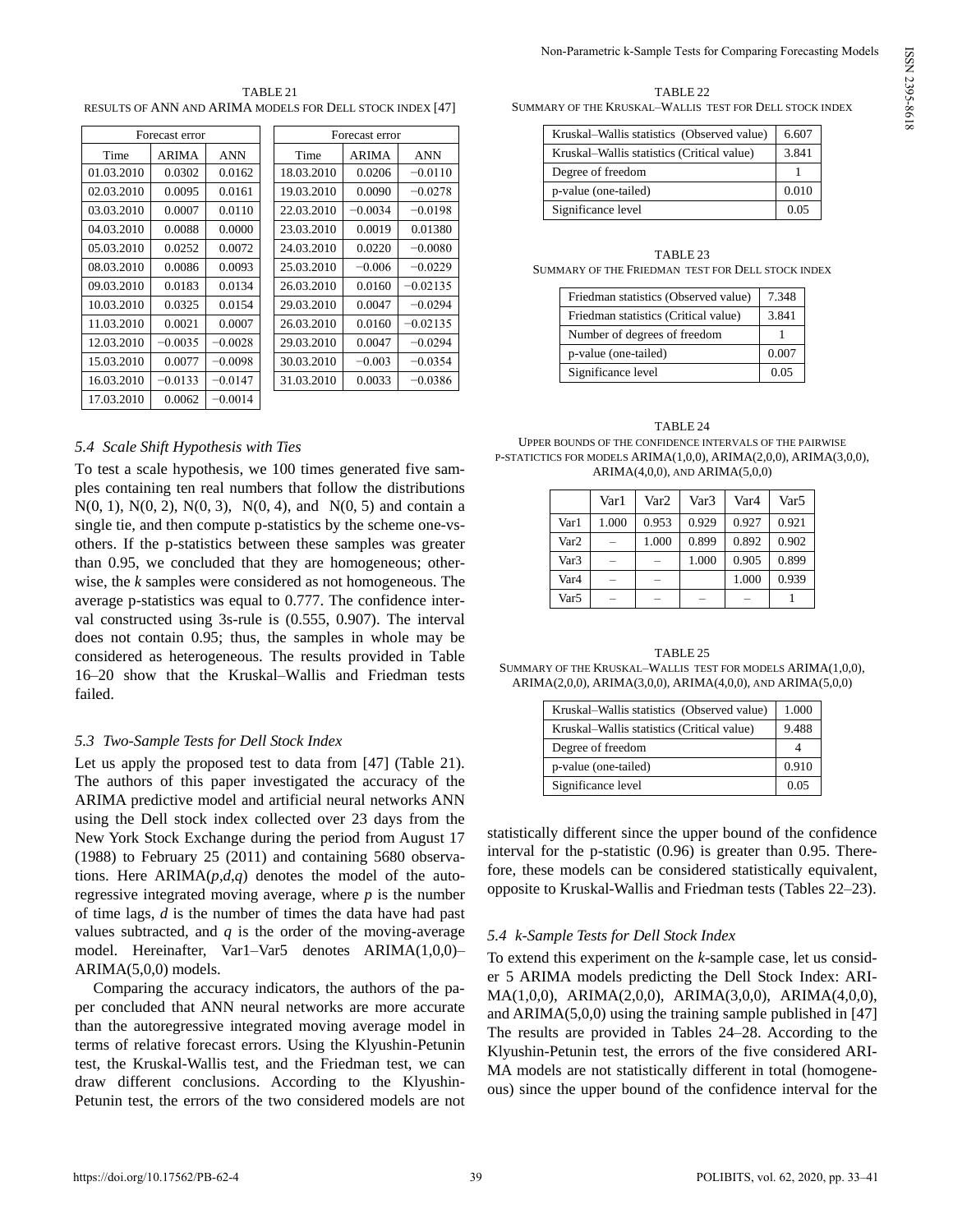p-statistic (0.99) is greater than 0.95. Thus, these models can be considered statistically equivalent. Meantime, the Kruskal-Wallis (Table 25, 26) and Friedman tests (Table 27, 28) lead to opposite conclusions. Pairwise comparisons show that the Klyushin–Petunin test recognizes different samples in almost all the cases.

TABLE 26 PAIRWISE P-VALUES OF THE KRUSKAL–WALLIS TEST FOR MODELS ARI-MA(1,0,0), ARIMA(2,0,0), ARIMA(3,0,0), ARIMA(4,0,0), AND ARI- $MA(5,0,0)$ 

|                  | Var1  | Var2  | Var3  | Var <sub>4</sub> | Var5  |
|------------------|-------|-------|-------|------------------|-------|
| Var1             | 1.000 | 0.155 | 1.000 | 0.700            | 0.961 |
| Var <sub>2</sub> | 0.155 | 1.000 | 0.213 | 0.984            | 0.996 |
| Var3             | 1.000 | 0.213 | 1.000 | 0.700            | 0.974 |
| Var4             | 0.700 | 0.984 | 0.700 | 1.000            | 1.000 |
| Var5             | 0.961 | 0.996 | 0.974 | 1.000            | 1.000 |

TABLE 27 SUMMARY OF THE FRIEDMAN TEST FOR MODELS ARIMA(1,0,0), ARI-MA(2,0,0), ARIMA(3,0,0), ARIMA(4,0,0), AND ARIMA(5,0,0)

| Friedman statistics (Observed value) | 18.400 |
|--------------------------------------|--------|
| Friedman statistics (Critical value) | 9.488  |
| Number of degrees of freedom         |        |
| p-value (one-tailed)                 | 0.001  |
| Significance level                   | 0.05   |

TABLE 28 PAIRWISE P-VALUES OF THE FRIEDMAN TEST FOR MODELS ARIMA(1,0,0). ARIMA(2,0,0), ARIMA(3,0,0), ARIMA(4,0,0), AND ARIMA(5,0,0)

|                  | Var 1 | Var <sub>2</sub> | Var3  | Var4  | Var5  |
|------------------|-------|------------------|-------|-------|-------|
| Var1             | 1.000 | 0.744            | 0.744 | 0.629 | 0.044 |
| Var <sub>2</sub> | 0.744 | 1.000            | 0.112 | 1.000 | 0.508 |
| Var <sub>3</sub> | 0.744 | 0.112            | 1.000 | 0.072 | 0.001 |
| Var <sub>4</sub> | 0.629 | 1.000            | 0.072 | 1.000 | 0.629 |
| Var <sub>5</sub> | 0.044 | 0.508            | 0.001 | 0.629 | 1.000 |

# 6. CONCLUSION

Direct comparison of forecasts using accuracy indicators without taking into account their stochastic nature is incorrect. Before comparing the accuracy, it is necessary to test the hypothesis about the identity of the distribution functions of different prediction models. To solve this problem, nonparametric methods are widely used, in particular, the Kruskal–Wallis and Friedman tests. We have proposed a new test that is effective for comparing predictive models. The level of asymptotic significance of this test does not exceed 0.05. The Klyushin-Petunin test is more universal than the Kruskal– Wallis and Friedman tests; it allows ordering pairs of samples and is easy to calculate. The practical usefulness of the proposed test is illustrated by examples. Further work will focus on the study of the theoretical properties of the proposed criterion.

#### **REFERENCES**

- [1] N.V. Smirnov, "Estimate of difference between empirical distribution curves in two independent samples," Byull. Mosk. Gos. Univ., vol. 2, no. 2, pp. 3–14, 1939.
- [2] N.H[. Kuiper,](https://en.wikipedia.org/wiki/Nicolaas_Kuiper) "Tests concerning random points on a circle," Proceedings *of the Koninklijke Nederlandse Akademie van Wetenschappen, Series A*. vol. 63, pp. 38–47, 1960.
- [3] W.G. Dixon, "A criterion for testing the hypothesis that two samples are from the same population," Ann. Math. Stat., vol. 11, pp. 199-204, 1940.
- [4] A. Wald, J. Wolfowitz, "On a test whether two samples ate from the same population," *Ann. Math. Stat.*, vol. 11, pp. 147-162, 1940.
- [5] H.C. Mathisen, "A method of testing the hypothesis that two samples are from the same population," Ann. Math. Stat., vol. 14. pp. 188-194, 1943.
- [6] F. Wilcoxon, "Individual comparisons by ranking methods," Bio*metrika*, vol. 1. pp. 80–83, 1945.
- [7] H.B. Mann, D.R. Whitney, "On a test of whether one of the random variables is stochastically larger than other," Ann. Math. Stat., vol. 18. pp. 50–60, 1947.
- [8] S.S. Wilks, "A combinatorial test for the problem of two samples from continuous distributions," Proc. Fourth Berkeley Symp. on Math. Stat. *and Prob.*, vol. 1, pp 707–717, 1961.
- [9] E.J.G. Pitman, "Significance tests which may be applied to samples from any populations," *J. Royal. Stat. Soc. Ser. A*, vol. 4, pp.119-130, 1937.
- [10] E.L. Lehmann, "Consistency and unbiasedness of certain nonparametric tests," Ann. Math. Stat., vol. 22, pp. 165-179, 1947.
- [11] M. Rosenblatt, "Limit theorems associated with variants of the von Mises statistic," *Ann. Math. Stat.*, vol. 23, pp. 617–623, 1952.
- [12] M. Dwass, "Modified randomization tests for non-parametric hypotheses," Ann. Math. Stat., vol. 28, pp. 181-187, 1957.
- [13] M. Fisz, "On a result be M. Rosenblatt concerning the Mises–Smirnov test," Ann. Math. Stat., vol. 31, pp. 427-429, 1960.
- [14] G.A. Barnard, "Comment on "The spectral analysis of point processes" by M.S. Bartlett," *J. Royal. Stat. Soc. Ser. B*, vol. 25, p. 294, 1963.
- [15] Z.W. Birnbaum, "Computers and unconventional test-statistics," Relia*bility and Biometry*, F. Prochan and R.J. Serfling (eds), Philadelphia, PA: SIAM, pp 441–458, 1974.
- [16] K.-H. Jockel, "Finite sample properties and asymptotic efficiency of Monte Carlo tests," Ann. Stat., vol. 14, pp. 336-347, 1986.
- [17] D.L. Allen, "Hypothesis testing using L1-distance bootstrap," *Am. Stat.*, vol. 51, pp. 145–150, 1997.
- [18] B. Efron, R.J. Tibshirani, "An Introduction to the Bootstrap". Mono*graphs on Statistics and Applied Probability*, Vol. 57, New York: Chapman-Hall, 1993.
- [19] J.-M. Dufour, A. Farhat, "Exact non-parametric two-sample homogeneity tests for possibly discrete distributions". Preprint 2001-23, Center for Interuniversity research in Quantitative Economics (CIREQ), California Press, pp. 707–717, 2001.
- [20] J. Kiefer, "k-Sample analogues of the Kolmogorov–Smirnov, Cramér– V. Mises test,ˮ *Ann. Math. Stat*., vol. 30, pp. 420–447, 1959.
- [21] F.W. Scholz, M.A. Stephens, "k-Samples Anderson-Darling test," J. *Am. Stat. Assoc.*, vol. 82, pp. 918–924, 1987.
- [22] J. Zhang, Y. Wu, "k-Sample test based on the likelihood ratio," *Comput*. *Stat. Data. Anal.*, vol. 51, pp. 4682–4691, 2007.
- [23] B. Jiang, Y. Chao, J.S. Liu, "Nonparametric K-Sample Tests via Dynamic Slicing," *J. Amer. Stat. Assoc.*, vol. 110, no. 510, pp. 642-653, 2015.
- [24] Y. Sang, X. Dang, Z. Yichuan, "Jackknife Empirical Likelihood Approach for K-sample Tests," [arXiv:1908.00477v1,](https://arxiv.org/abs/1908.00477v1) 2019.
- [25] G.J. Sźekely, M.L. Rizzo, "Energy statistics: A class of statistics based on distances,ˮ *J. Stat. Plan. Infer.*, vol. 143, pp. 1249-1272, 2013/
- [26] G.J. Sźekely, M.L. Rizzo, "The energy of data," Ann. Rev. Stat. Appl., vol. 4, no. 1, pp. 447-479, 2017.